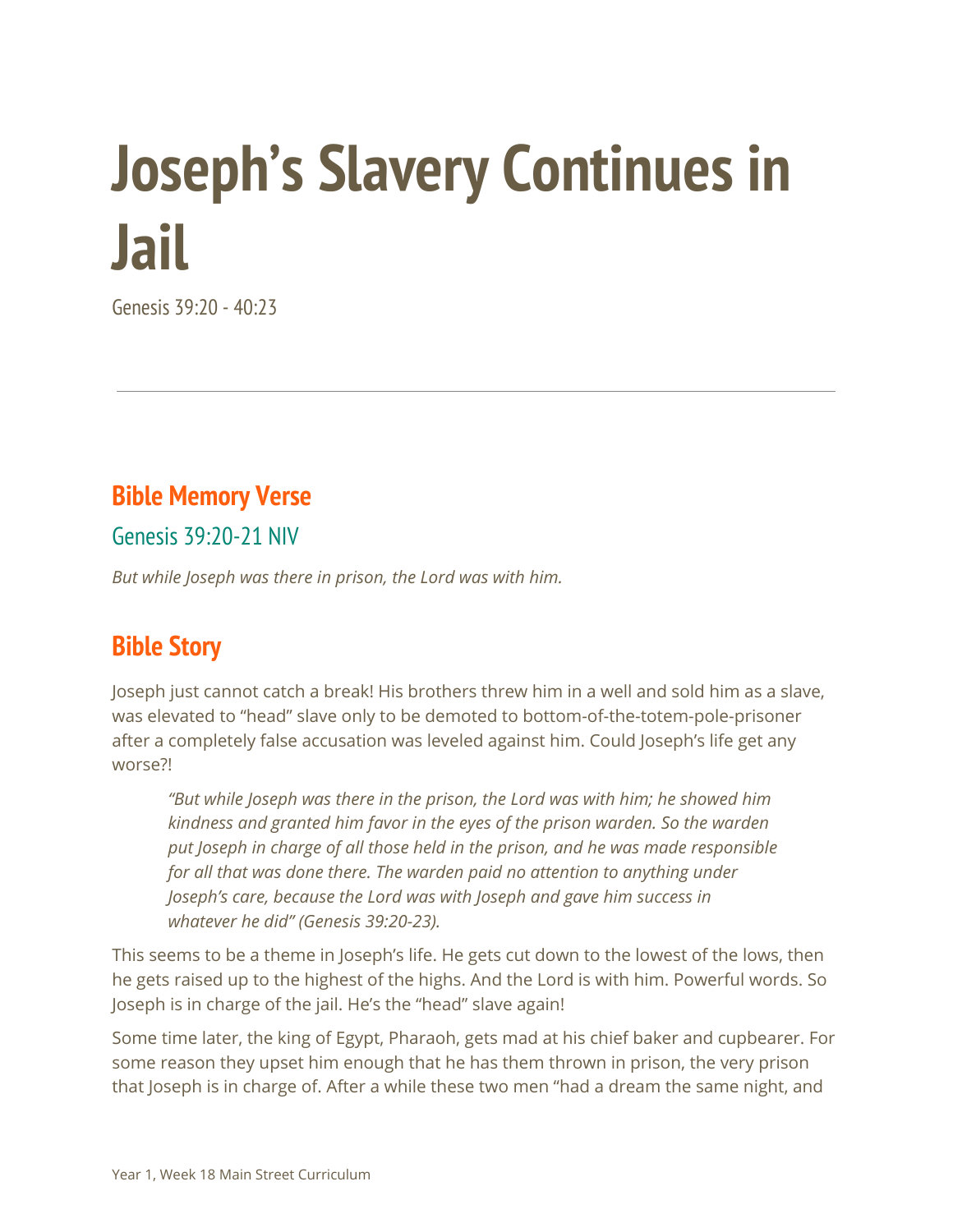each dream had a meaning of its own" (Genesis 40:5). The next morning the former cupbearer and chief baker looked dejected. Joseph asked them what was wrong.

*"'We both had dreams,' they answered, 'but there is no one to interpret them.' Then Joseph said to them, 'Do not interpretations belong to God? Tell me your dreams'" (Genesis 40:8).*

So the cupbearer told Joseph his dream about a vine that had three branches and when it budded, it blossomed, and its clusters ripened into grapes, and I squeezed some of the ripened grapes into Pharaoh's cup and handed it to him. Joseph then told the former cupbearer that the branches were three days, which would be the amount of time it would take for Pharaoh to restore the man to his former position of honor.

Seeing the favorable interpretation the cupbearer received, the chief baker told Joseph his dream. "On my head were three baskets of bread. In the top basket were all kinds of baked goods for Pharaoh, but the birds were eating them out of the basket on my head" (Genesis 40:16-17). So Joseph told the chief baker the interpretation of his dream: "The three baskets are three days. Within three days Pharaoh will lift off your head and hang you on a tree. And the birds will eat away your flesh" (Genesis 40:18-19).

And so, three days later, Pharaoh lifted the heads of the two men, the cupbearer's head to his former position, squeezing grapes into Pharaoh's cup, and the chief baker's head was hung, just like what Joseph said would happen. Joseph had asked the cupbearer to remember him and ask Pharaoh to release him from prison because he had done nothing wrong. The cupbearer, however, forgot about Joseph.

Until…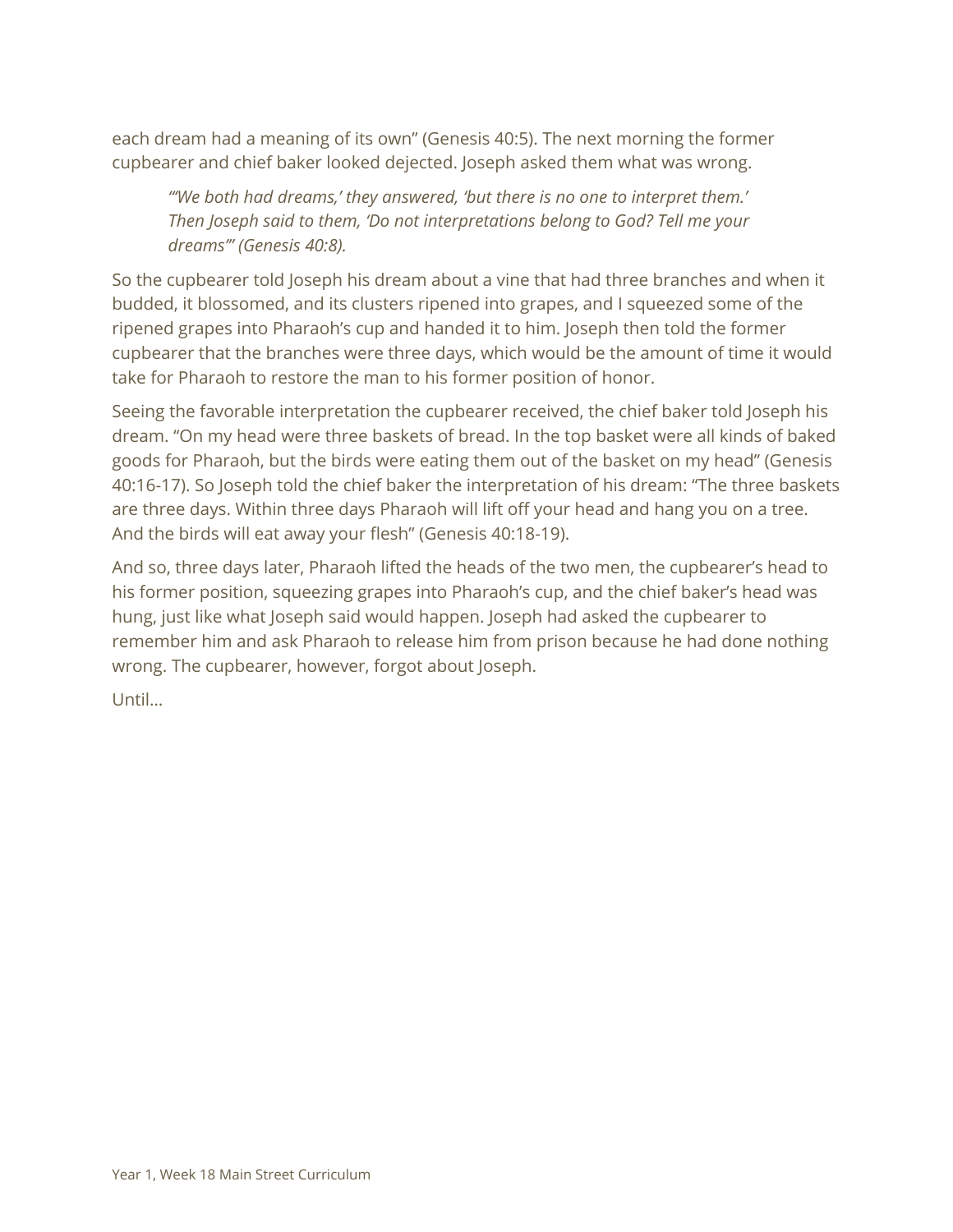## **Life Application**

What kind of dreams do you have? Are they pleasant dreams? Scary dreams? Weird dreams?

All of us have dreams of some kind or another. And some of our dreams might mean something, while others may not. I think a good rule is: if there is someone who can interpret the dream, then it probably has meaning. If not, well, keep the good ones, dismiss the bad ones, and smile at the weird ones.

### **Review Questions**

- 1. Where was Joseph at the beginning and end of this story? In prison.
- 2. How did God take care of Joseph while in prison? The Lord God was with him (presence) and gave him success in everything he did.
- 3. What did the prison warden do with Joseph? He put Joseph in charge of the whole prison because we was extremely trustworthy and responsible.
- 4. What two chiefs get thrown into prison by Pharaoh? Chief Baker and Chief Cupbearer
- 5. What did each of the chief's have one night? Dreams.
- 6. Who interpreted the dreams for the chiefs? Joseph.
- 7. Which chief had a good interpretation? The Chief Cupbearer.
- 8. Which chief had a bad interpretation? The Chief Baker.
- 9. Did Joseph's interpretation of the two dreams come true? Yes.
- 10. Did the Chief Cupbearer remember Joseph? Nope. He forgot.

#### **Coloring Sheet**

Next page